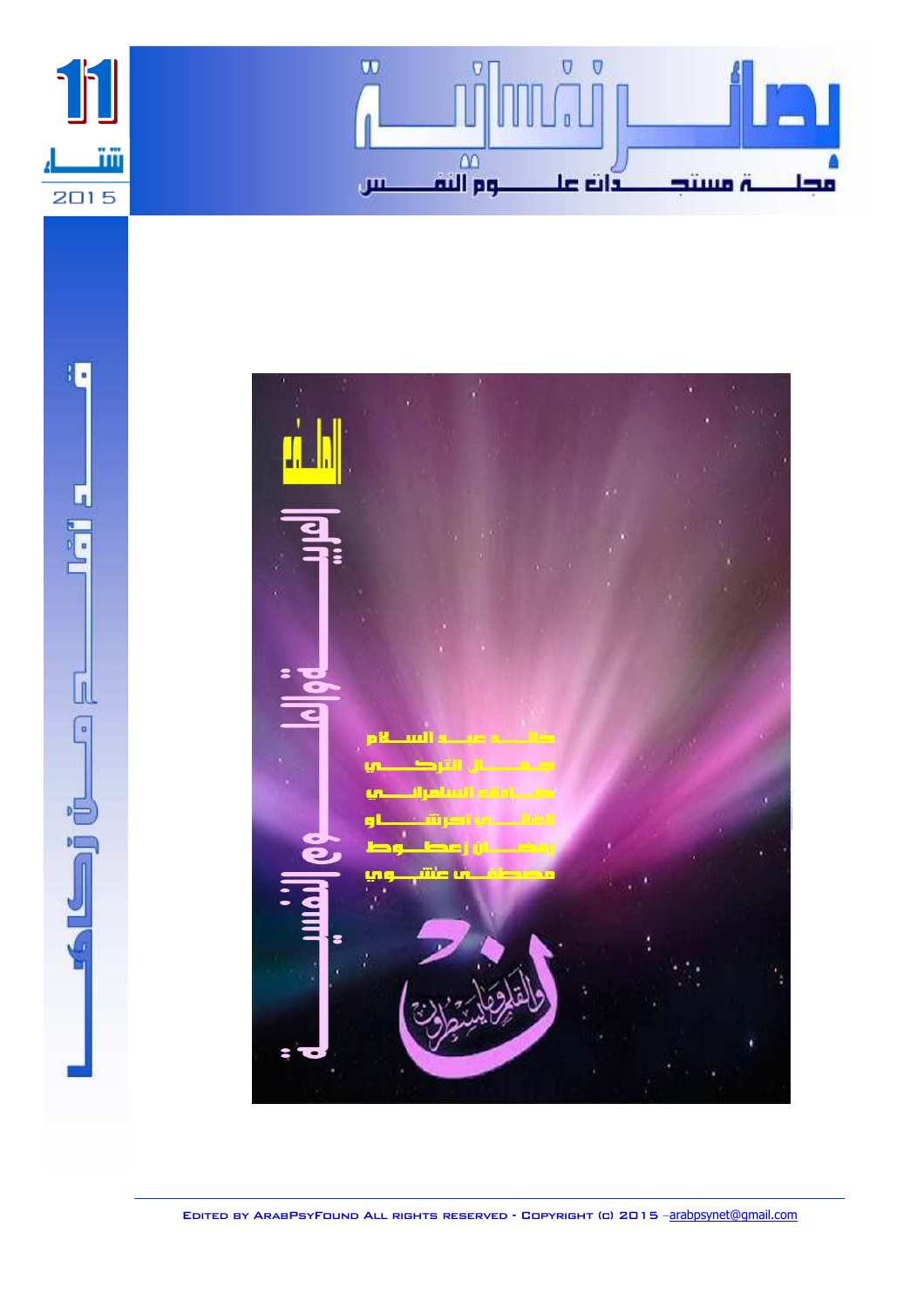

## السلام عليكم وارصمة الله وبركاته

اللمتر على وسلير على سيدنا مهمد النبيج الثمج

سنريک در اياتنــــــا

فلس الأفيليات وافس أنفسكيليو

' V



- 1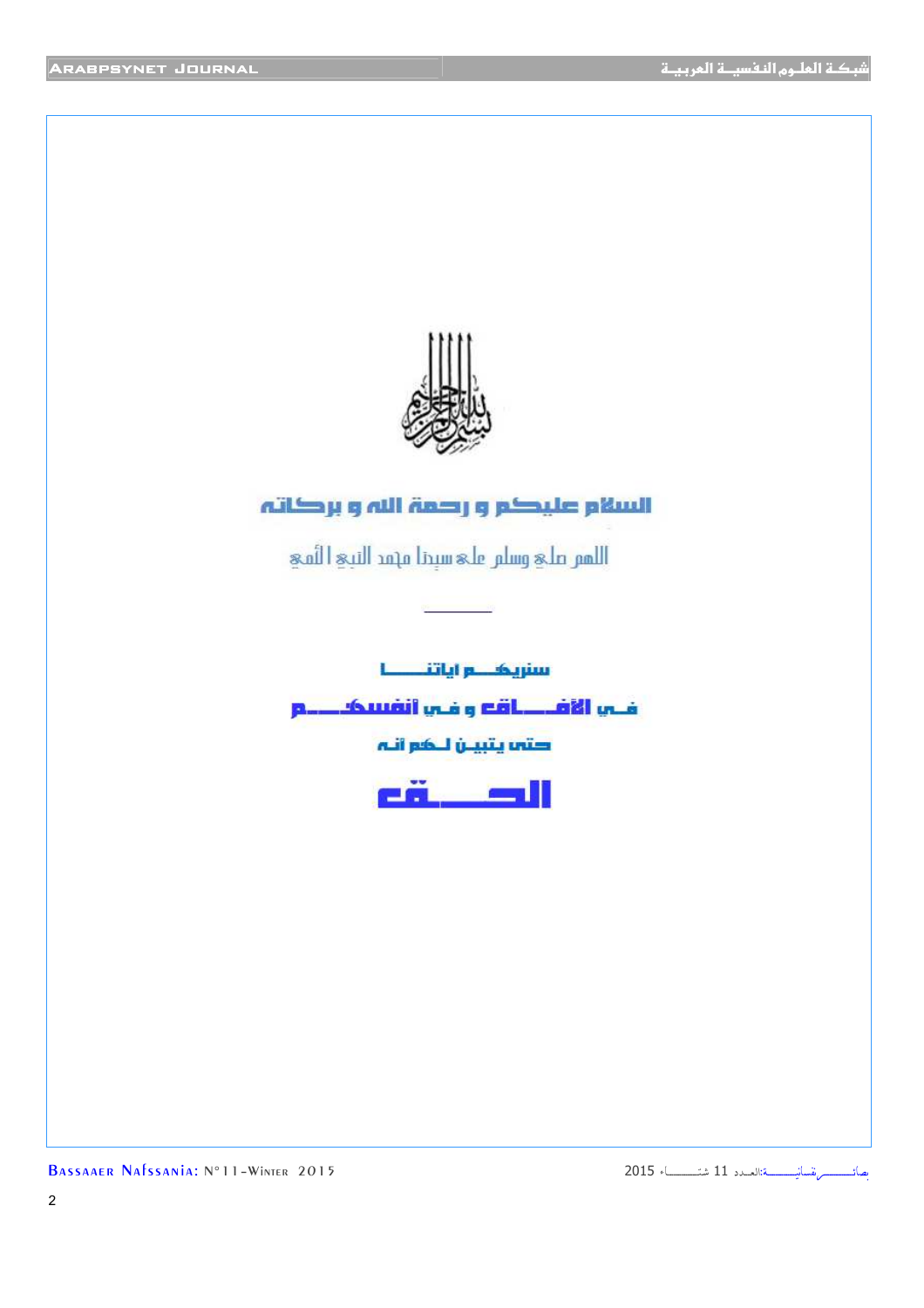

ä ــــــــر نقسانی ىمائ <u>مملَّمة مستجدات على سموم النف حس</u>س أتعصم فعليصطا

**SUBSCRIPTION FOR ARABPSYNET SERVICES PACK REGISTRATION FOR 2014** اشقاكات سنعة 2014 الإشتر حيل الله في خدم ات الشرك حسة لسن حسنة 2014 إرسال السيرة العلمية وملخصات الأعمال العلمية CV Form: http://www.arabpsynet.com/cv/cv.htm PAPERS Summaries Form: http://www.arabpsynet.com/paper/PapForm.htm BOOKS Summaries Form: http://www.arabpsynet.com/book/booForm.htm THESIS Summaries Form: http://www.arabpsynet.com/these/ThesForm.htm وسائدان تلقدى الدف "التعويل البنكي" و خدمات "الوسترن يونيون" <sup>ه</sup>ما الوسيلتان المتاحتان حاليا في انتظار تفعيل الدفع الالكتروني الندعم الفردي مرحب به، لكن تبقى الحاجة كبيرة الي الندعم المؤسساتي المنتظم التحهيل البنكئ Bank: Amen Bank - Sfax I, TUNISIA IBAN: TN59 0770 00003 105 5631 5096 RIB: 07 700 0003 105 563150 96 Code BIC/ BIC : CFCTTNTT Beneficiary: Dr. Jamel TURKY - TUNISIA خدمات الوستــرن يونيـــون Send MTCN to: arabpsynet@gnet.com Beneficiary: Dr. Jamel TURKY - TUNISIA مراســــــــات المجلــــــــة JOURNAL CORRESPONDENCE arabpsynet@gmail.com : بريد الكترونـــــــّ ي E.MAIL: arabpsynet@gmail.com بريسد ورقسسسيا:" الجلة العربية للعلوم النفسية " Arabpsynet Journals **P.MAIL:** 28 نهج الحبيب المعزون 28 Habib Maazoun Street عمارة تبرورة مدرج ب عدد 3 TAPARURA Building Block "B" Nº3  $au = 3000$  صفاقس - تونس  $3000$  SFAX - TUNISIA BASSAAER NAFSSANIA: N°11-WINTER 2015